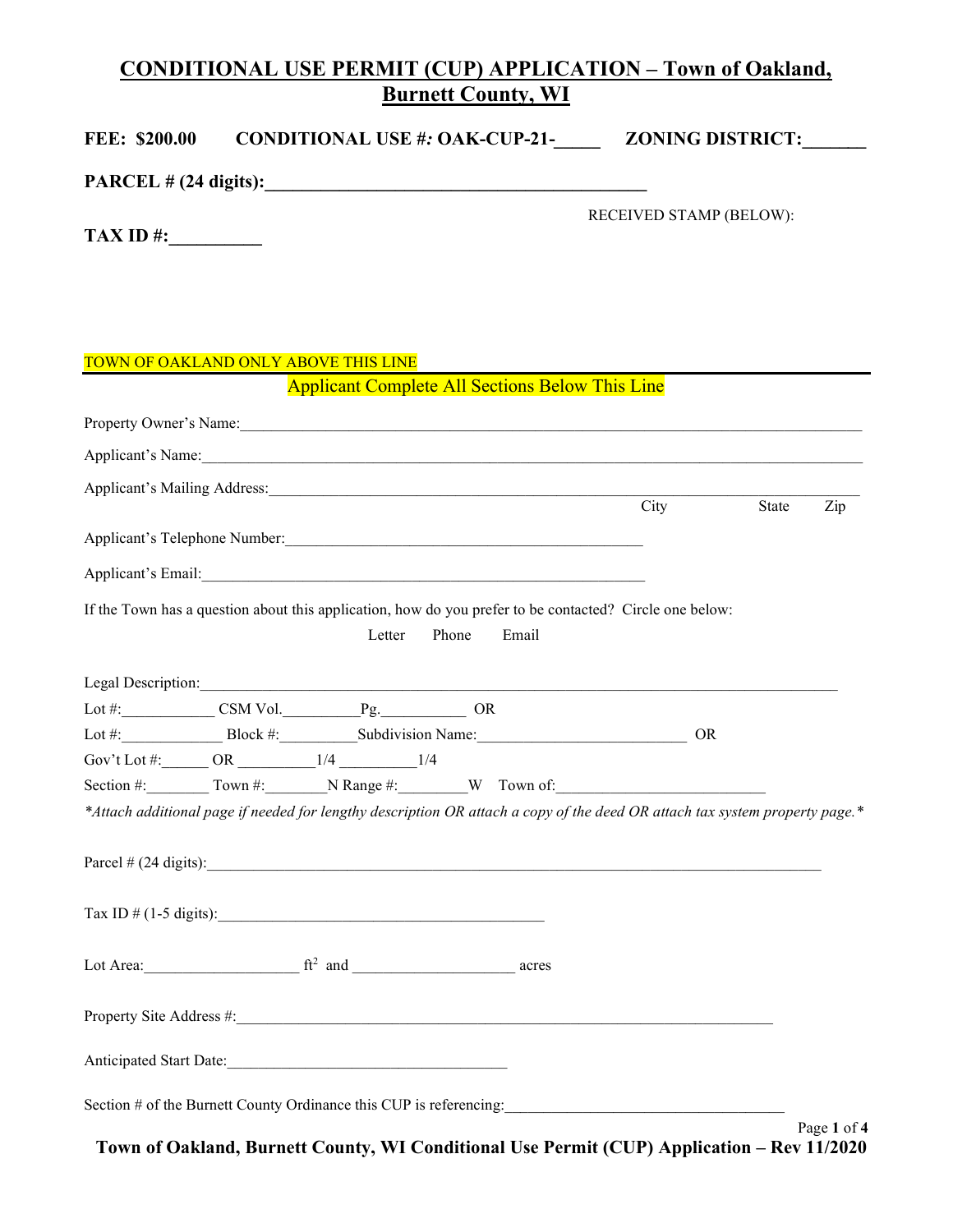I (applicant) hereby make application to the Town of Oakland for a Conditional Use Permit (CUP) for the  $6$ ollowing:



A plot plan drawing is required and shall be drawn with a scale preferably at  $1" = 20'$  or multiples of  $10'$ . Scale shall not exceed  $1" = 50'$ . Note the scale used on the drawing. Plot plan drawing shall be on letter or legal sized paper with North being at the top of the page. Note: Professionally drawn plot plans/drawings are preferred and highly recommended to ensure your application is complete and accurate. (Make sure all items below are shown):

- □ Property lines, road right-of-ways, and road centerlines including distances to property lines, road right-of-ways and road centerlines for all existing and proposed structures on the parcel
- $\Box$  Show area to used for the proposed Conditional Use
- $\Box$  All existing uses on parcels adjacent to the parcel for this request
- $\Box$  All existing zoning districts on parcels adjacent to the parcel for this request
- Vegetation proposed to be removed or disturbed
- Ordinary High Water Mark (OHWM) and distances to it from all existing and proposed structures; must show all within 200 ft of structures
- Floodplain and wetland boundaries and distances to them from all existing and proposed structures; must show all within 200 ft of structures
- Dimensions, locations and setbacks of all existing and proposed structures including all decks/porches/walkways/etc. - must show exact dimensions for ALL
- $\square$  Existing and proposed utilities, utility easements, any/all other easements
- Sanitary system, drain-field and well with distances to property lines, OHWM, wetlands, floodplains, existing and proposed buildings
- $\Box$  Location and extent of filling/grading
- $\Box$  Location and type of erosion control measures
- Any other construction related to your project
- □ North arrow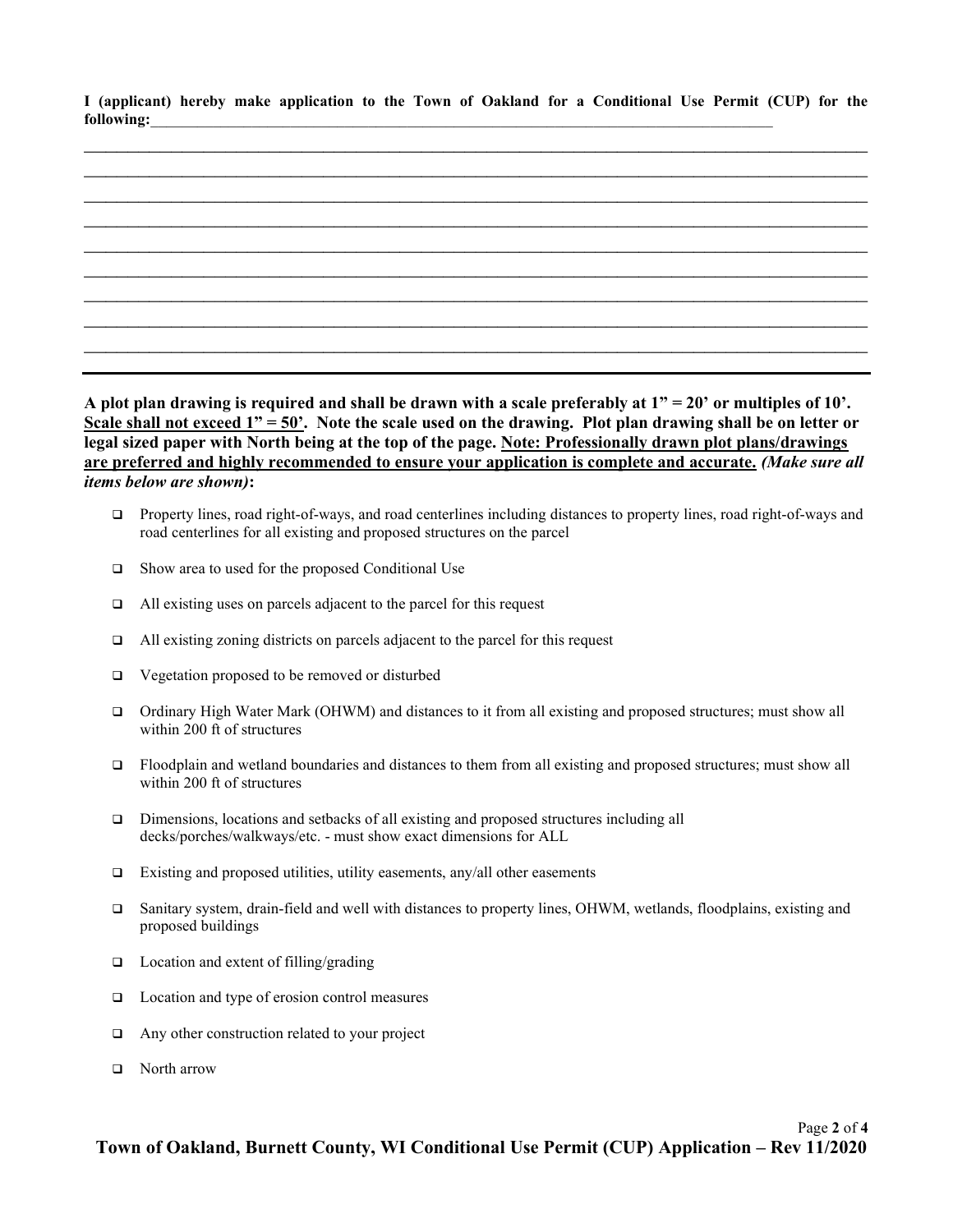## Provide names and addresses of all adjoining property owners.

\*Adjoiners are all parcels (including vacant parcels) that touch the applicant's parcel, including those across the road and those that only touch at a common property corner. Address for the owner would be their mailing address (where they get their mail) in many cases, this may not be the site address. Attach additional sheets if necessary.

- Proposed building/structure locations must be staked prior to submitting this application. Authorized Town of Oakland persons will do an onsite visit to verify site conditions. If site is not staked upon visit, application will be returned with no further action.
- If all existing structures are not correctly shown and dimensioned on the plot plan drawing, the application will be returned with no further action.
- THIS APPLICATION CONSTITUTES NOTICE THE PARCEL AND ALL IMPROVEMENTS ARE SUBJECT TO ACCESS AND/OR REVIEW BY THE TOWN OF OAKLAND BOARD and/or OAKLAND LAND USE PLANNING COMMITTEE FOR AN ON-SITE VISIT AND ASSESSMENT

I hereby make application to the Town of Oakland to review and make recommendation to Burnett County for a Conditional Use Permit (CUP). I certify that the information I have provided in this application (including any accompanying drawings and plans) is complete, true, and accurate. I agree to permit Town officials/authorized persons to have access to the above-described premises at any reasonable time for the purpose of inspection. I understand the application fee is non-refundable regardless if the Conditional Use Permit (CUP) is accepted, approved, disapproved, or denied. I understand the fee for this application is only for the Town of Oakland review and subsequent recommendation to Burnett County Land Services Department; thus, if any other applications or permits are required, those will require separate fees. I understand a partial or incomplete application will be returned to the applicant.

| Signed                                                                          |        |
|---------------------------------------------------------------------------------|--------|
| (Applicant)                                                                     | (Date) |
|                                                                                 |        |
| Signed                                                                          |        |
| (Owner)                                                                         | (Date) |
| (If applicant and owner are different, then both need to sign the application.) |        |